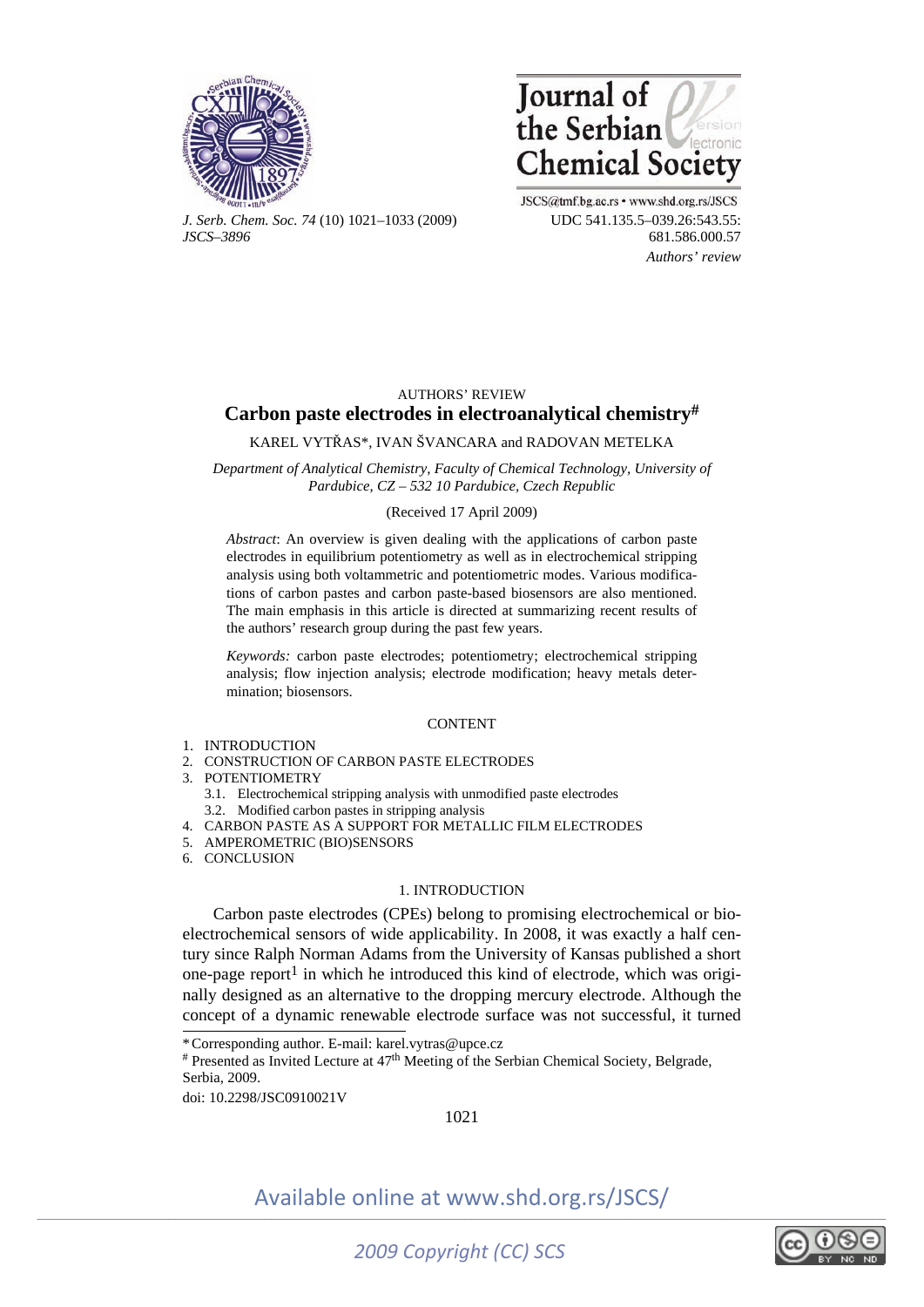out that the material with paste-like consistency could be practically employed in voltammetric analysis. After the pioneering work of Kuwana,  $2.3$  who actually first modified a CPE by introducing an electrochemically active surface into the material and, after the first chemical modification of an electrode for electrosynthesis,<sup>4</sup> the modification was soon applied to carbon paste electrodes.<sup>5,6</sup> Finally, Baldwin described a simple method of direct mixing of a solid modifier to the paste,7 which was the commencement of explosive research activity in this field. Quite a few reviews are exclusively devoted to  $CPEs$ .<sup>8–14</sup> Presently,  $CPEs$  represent one of the most frequent types of working electrodes. The overwhelming number of CPEs used worldwide belongs to pastes with insulating liquids (paraffin oil, silicon oil, bromonaphthalene, tricresyl phosphate and others). The basic requirements for a pasting liquid are its practical insolubility in the solution under measurement, a low vapor pressure to ensure both mechanical stability and long lifetime, and further, in the case of voltammetric and amperometric applications, its electrochemical inactivity in the potential window of interest. In contrast to the relatively complicated modifications of solid substrates, carbon pastes can be modified simply to obtain quantitatively new sensors with desired, often predefined, properties.<sup>15</sup> Very recently, a review with 333 references was published<sup>16</sup> in the form of a retrospective compilation presenting the field by means of various facts, notes, data, surveys, and summaries that illustrate individual achievements and milestones. A brief overview based mainly on the authors' group contributions is thus given in this paper.

### 2. CONSTRUCTION OF CARBON PASTE ELECTRODES

Common types of carbon pastes are soft and non-compact, and have to be kept in special bodies. A holder for carbon pastes can be realized as a well drilled into a short Teflon rod,<sup>17</sup> a glass tube<sup>18</sup> or a polyethylene syringe<sup>19</sup> filled with a paste, which is electrically contacted *via* a conducting wire. Such constructions are very simple; however, there is one aspect which makes them not very convenient for practical use and this is the necessity of refilling the carbon paste in experiments requiring a regular removal of the electrode surface layer. More sophisticated constructions circumventing this time-consuming procedure were designed by Monien *et al.*<sup>20</sup> and Lindquist,<sup>21</sup> who proposed piston-driven electrode holders where the desired amount of the used paste could simply be extruded from the electrode body and smoothed away or cut off. Similar types of home- -made piston-driven carbon paste holders are used by our research team.<sup>15,22</sup>

Recently, our research group also devoted particular attention to the development of novel or innovated carbon paste electrode holders. Two typical examples of these activities are illustrated in Fig. 1. Image "1A" shows two variants of the so-called carbon paste groove electrode (CPGrE) as atypical construction of CPE, copying the planar design of some screen-printed electrodes.23 The CPGrE

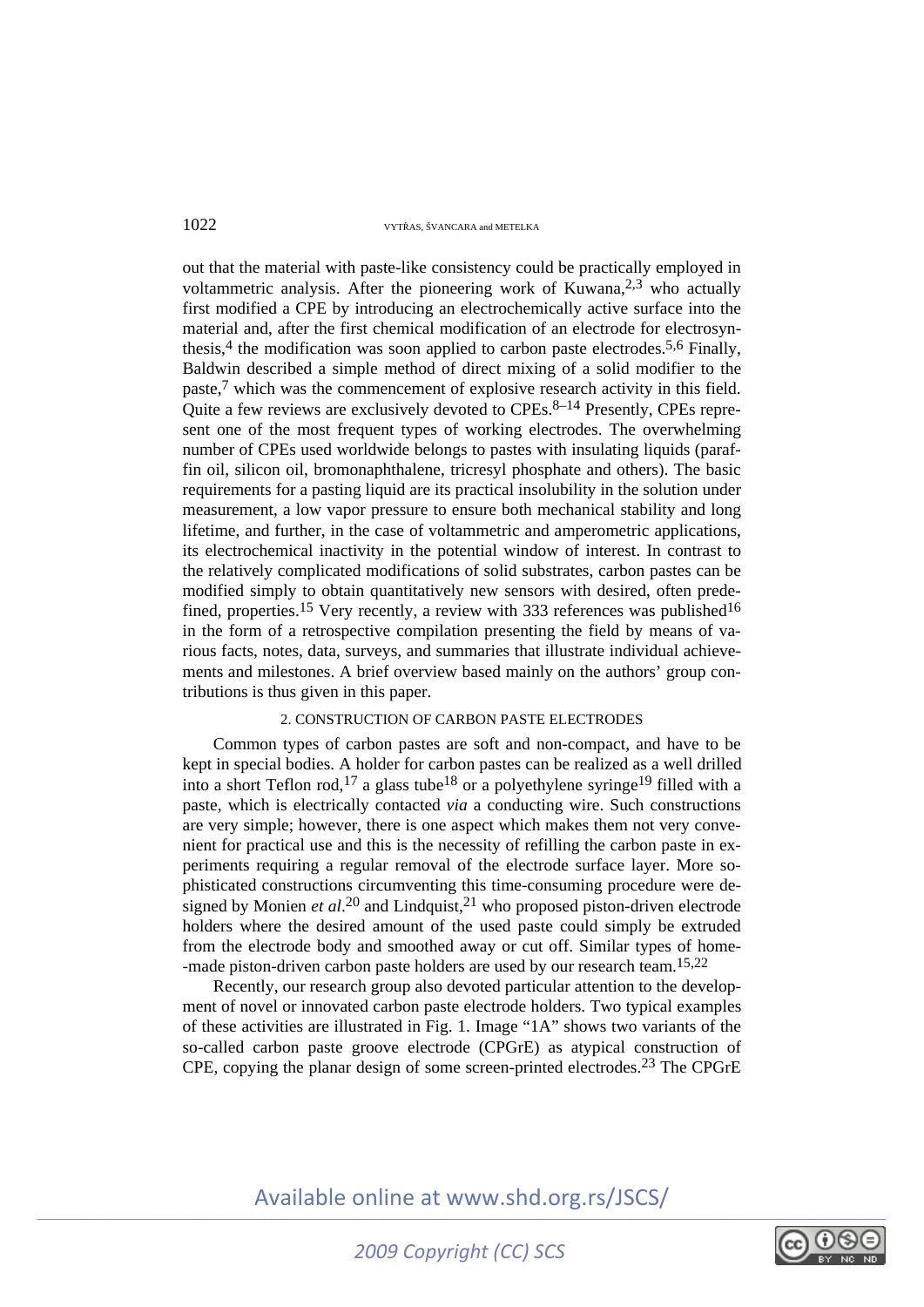assembly comprises a miniature plastic prismatic bar with a horizontal channel for carbon paste filling, a metal contact and additional plastic insert(s) defining the electrode surface *via* its mechanical coverage/exposure. The whole construction can be devised as an electrically heated electrode (left), applicable for batch measurements and allowing the sensitivity of measurements that have to be made in still solutions to be enhanced or as the working electrode for hydrodynamic amperometry, and as the detector in flowing streams (right). The usefulness of the latter was demonstrated in a very recent study concerning its intimate testing in the FIA mode.24



Fig. 1. Some novel construction types of electrode holders for carbon paste. Two assembled carbon paste groove electrodes; the electrically heated variant  $(A - left)$  and set-up for detection in the FIA-mode  $(A - right)$ ; two carbon paste mini-electrodes; with an uncut tip  $(B - left)$ , cut-off variant offering a larger surface diameter (B – right). For further specification, see original reports.23-25

A new type of carbon paste mini-electrode (CPmE) which can be made from common plastic pipette tips, the vertical cutting of which provides the desired surface area,<sup>25</sup> is depicted in photograph "1B". The advantage of this small design is the minimization of the consumption of carbon paste(s), which can be economic when using some mixtures from rather expensive carbon nanotubes, for example.

### 3. POTENTIOMETRY

From the viewpoint of equilibrium potentiometry, the composition of carbon pastes enables the classification of CPEs as ion-selective liquid membrane type electrodes. The pasting liquid usually exhibits good extraction ability against neutral electroactive species of non-dissociated weak acids, neutral metal chelates or ion associates. Then, the potential of an electrode containing such an organic solvent extract is predominantly governed by ionic exchange at the interface between the organic phase of the electrode and the sample solution, resulting in the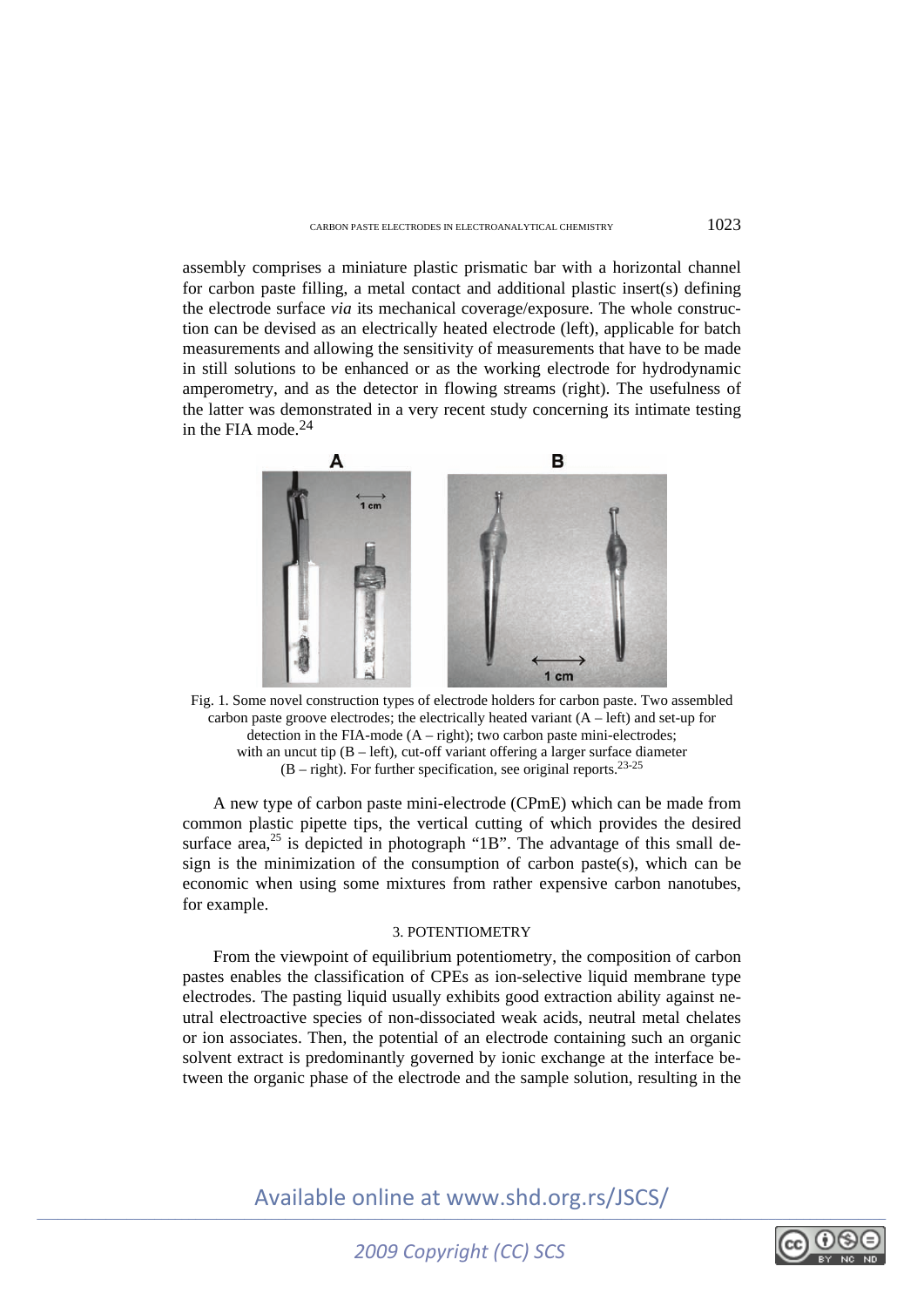so-called Donnan potential.<sup>26</sup> Carbon paste-based ion-selective electrodes (CPISEs) were reported and applied for the determination of several ions (see Refs.<sup>14,26</sup>) and references therein). For example, four ion-exchangers were prepared for new perchlorate and fluoroborate CPISEs, which found their application in the direct potentiometric determinations of the two anions, as well as monitoring sensors for potentiometric ion-pair formation-based titrations.27 Similarly, the ion-pairing principle was used in titrations of complex anions of trivalent thallium<sup>28</sup> or elements forming heteropolyanions.<sup>29,30</sup> An application of the CPGrE type construction (see above) in potentiometric  $pH$  measurements<sup>31</sup> is presented in Fig. 2.



Fig. 2. Potentiometric responses of carbon paste groove electrodes with dispersed bismuth powder (17 % w/w) in Britton–Robinson buffer solution (three repeated measurements). The electrode surface was renewed after each set of measurements (A); all sets measured at the same surface (B).

A distinct advantage of carbon paste-based electrodes is their very low ohmic resistance (less than 10  $\Omega$  instead of up to M $\Omega$  values for electrodes equipped with polymeric membranes). Thus, experimental work with CPISEs is more convenient and simpler potentiometers allowing voltage measurements of potentiometric cells with lower inner resistance may be applied. This fact accompanied with a very quick response time is especially appreciated in automatic titration procedures.32 Thus, all procedures elaborated for potentiometric indication of  $\overline{\text{ion-pair}}$  formation-based titrations with polymeric membrane electrodes<sup>33</sup> can simply be monitored using CPISEs; the determination of surfactants can serve as an excellent example.34

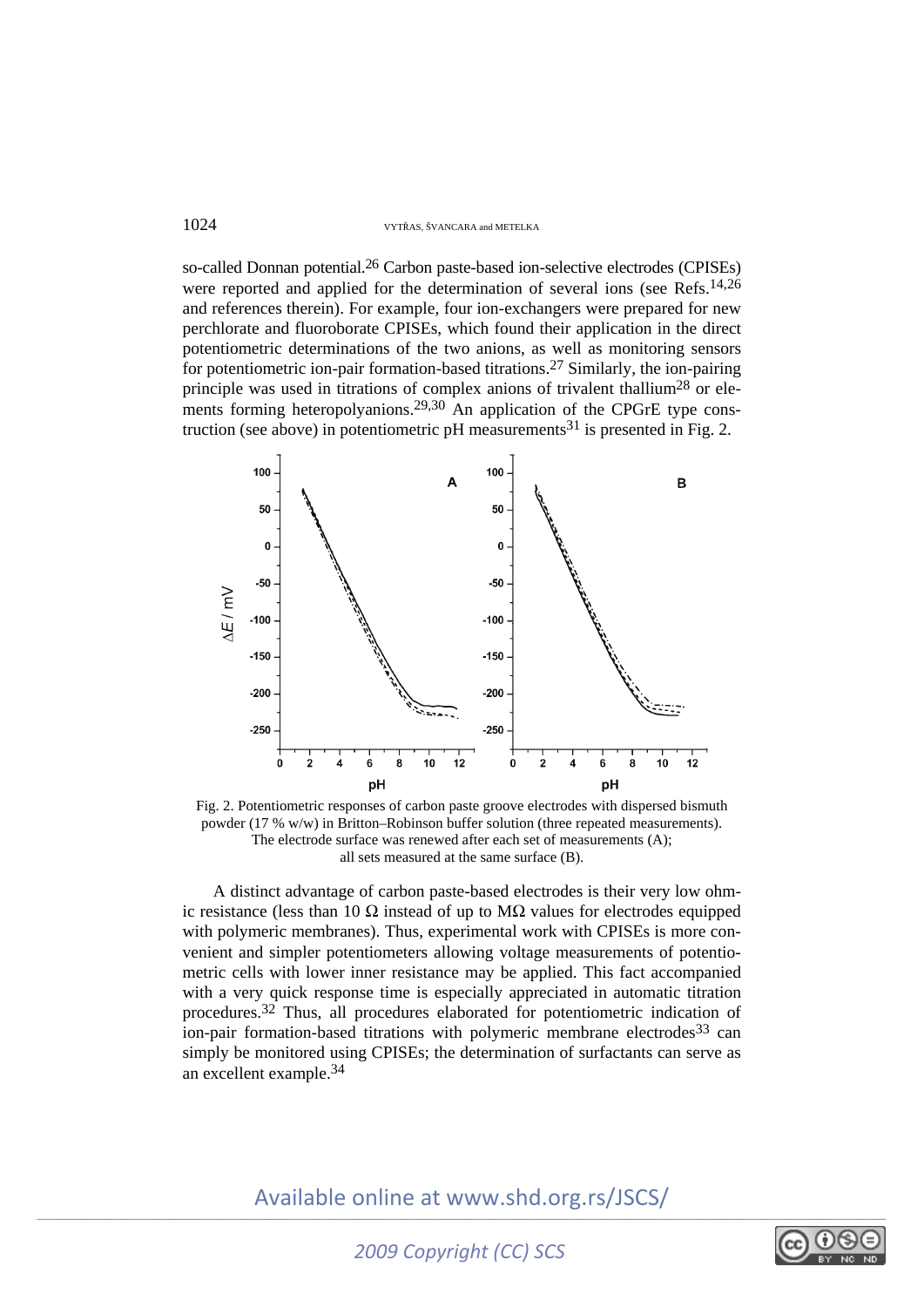### CARBON PASTE ELECTRODES IN ELECTROANALYTICAL CHEMISTRY 1025

# *3.1. Electrochemical stripping analysis with unmodified paste electrodes*

In voltammetric stripping analysis, the choice of the main constituents for the preparation of the carbon paste was rather conservative and, in fact, there were no attempts to seek new alternative materials. The properties of conventional paste mixtures from spectroscopic graphite and paraffin oils were found satisfactory for the majority of applications. An example can be given dealing with application of such an electrode for trace iron(III) determination in compounds of pharmaceutical significance.35 In 1993, some new types of CPEs containing more polar organic liquids, often used as plasticizers of polymeric membrane-based ion-selective electrodes, were introduced.36 Consequently, it was shown that these pasting liquids act as anion exchangers in acidic media due to the presence of some protonizable functional groups. For example, a CPE containing tricresyl phosphate was found suitable for the accumulation of some lipophilic anions, forming ion-pairs with the protonized pasting liquid. At that time, some interesting applications of these pastes in both stripping voltammetry $37,38$ and stripping chronopotentiometry<sup>39–42</sup> were introduced.

### *3.2. Modified carbon pastes in stripping analysis*

Carbon pastes undoubtedly represent one of the most convenient materials for the preparation of modified electrodes. A modifier can be dissolved in a binder or admixed mechanically to the paste during its homogenization. For example, a CPE modified with cobalt(II) phthalocyanine was used for voltammetric determination of ascorbic acid in foodstuffs.43 *In situ* modification of the electrode paste surface is often used as well; examples may be given dealing with applications of an anionic surfactant for voltammetric determination of silver(I) at ultratrace levels.44 Recently, some procedures utilizing cationic surfactants for *in situ* modifications of CPEs were reported for determinations of chromium(VI),<sup>45</sup> osmium $(IV)^{46}$  and other platinum metals,  $47$  whereby negatively charged complex anions were formed.

### 4. CARBON PASTE AS A SUPPORT FOR METALLIC FILM ELECTRODES

In order to prepare electrodes plated with metallic films, numerous conductive materials have been proposed for use; glassy carbon is probably the most frequently employed material. It was confirmed that carbon paste as a support for plating with metallic films is able to offer results similar to those of well established solid electrodes and, in addition, their easy and inexpensive preparation and no risk of mechanical damage of the electrode surface are very advantageous.

Mercury film electrodes were very popular and mostly employed in electrochemical stripping determinations of heavy metal ions instead of stationary mercury electrodes. For example, a CPE containing tricresyl phosphate was found to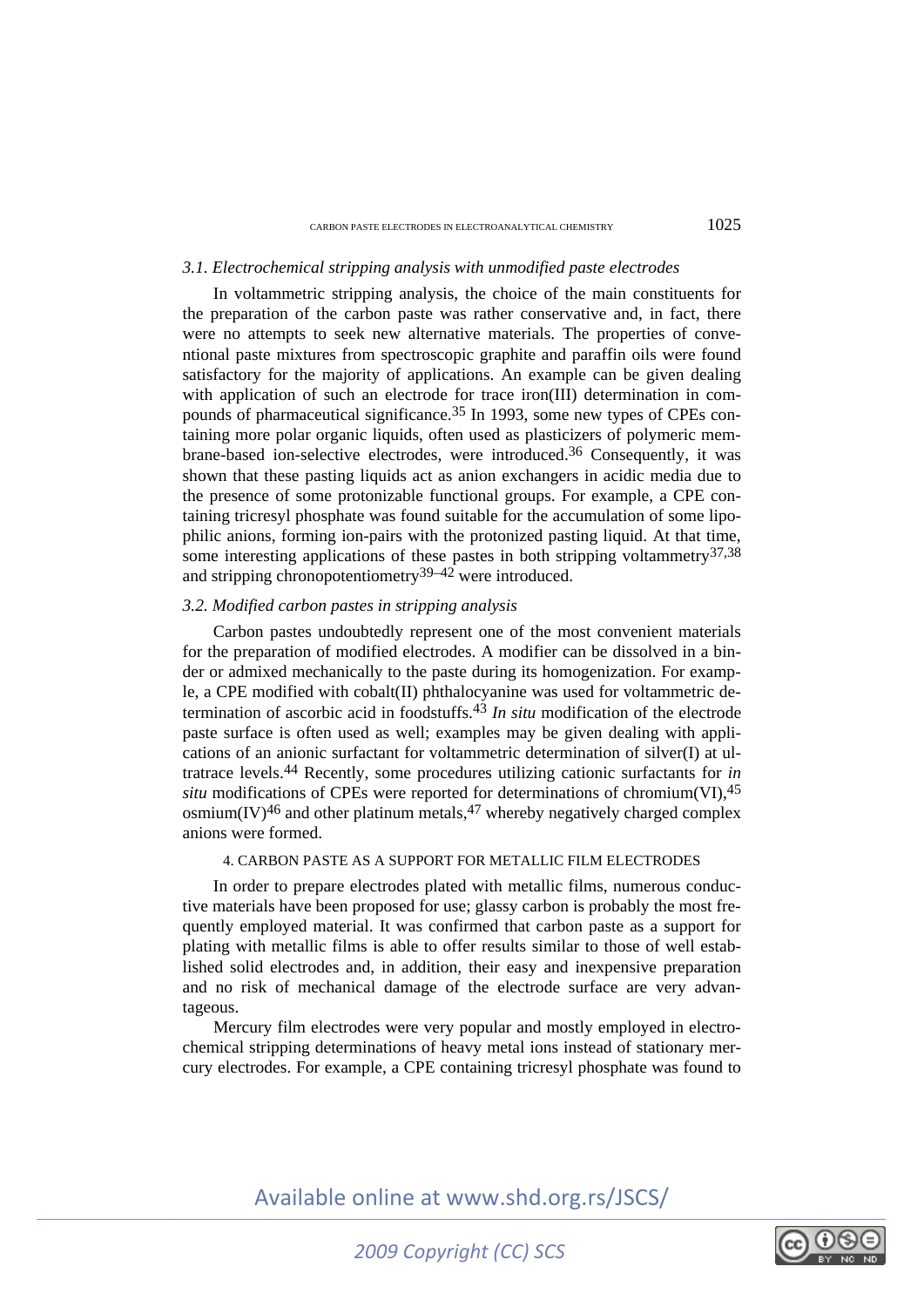be especially suitable for this purpose; both voltammetric and chronopotentiometric modes were applied. $48,49$  It was also confirmed that a mercury film with properties similar to those of a mercury film generated from solutions of mercury(II) salts may be obtained by reduction of mercury(II) oxide dispersed in a paste.50 Since 1996, investigations on gold film-plated CPEs represents a new subject of our research because, hitherto, no report on such electrodes had been published. They were found useful for the determination of mercury<sup>51</sup> and arsenic.<sup>52</sup>

Bismuth film electrodes (BiFEs) were first prepared by Schwabe53 and used in potentiometric pH measurements. Into electrochemical stripping analysis, they were introduced by Wang *et al*. in 2000.54 This whole topic has already achieved a relevant position within research activities devoted to the development and application of mercury-free electrodes. Their most significant advantage is that they are environmentally friendly, since the toxicity of bismuth and its salts is significantly lower than that of salts of other heavy metals. Furthermore, the advantageous analytical properties of BiFEs in electrochemical stripping analysis, roughly comparable to those of mercury film electrodes, are attributed to the property of bismuth to form alloys with various metals (which is analogous to the amalgams formed by mercury). Many papers appearing since introduction of BiFEs are referred to in recent reviews.<sup>55–59</sup> Unfortunately, numerous authors simply followed the original procedure;<sup>54</sup> this means that BiFEs were prepared using either different substrates or different varieties in their constructions but they were only applied in the determinations of the same metal ions - lead(II) and cadmium(II) – in the same medium – a pH 4.5 acetate buffer. However, it has been shown that bismuth film-plated CPEs may also be applied in alkaline media, such as ammonia buffers<sup>60</sup> or even 0.10 M KOH solution.<sup>61</sup>

The role of the plating regime in the deposition of bismuth films onto a carbon paste surface was also investigated. It should be noted that the term "film" does not correspond with the real situation as it is not compact: analogously to mercury "films" deposited in form of isolated droplets, bismuth is deposited in form of isolated crystals. The new observations performed by scanning electron microscopy were focused mainly on morphological transformations of the microstructure of the bismuth film in dependence on the deposition process and its intensity during potentiostatic electrolysis.62 To overcome such electrolytic depositions, bismuth powder-dispersed CPEs were introduced.63 The electrode paste was prepared as a mixture of finely powdered metallic bismuth together with graphite powder and silicon oil and was characterized in solutions containing Cd(II) and Pb(II) at the microgram/liter level in conjunction with square-wave anodic stripping voltammetry. The electrode exhibited well-defined and separated stripping signals for both metals accompanied with a low background contribution. Moreover, it exhibited superior performance in comparison to the bare CPE and,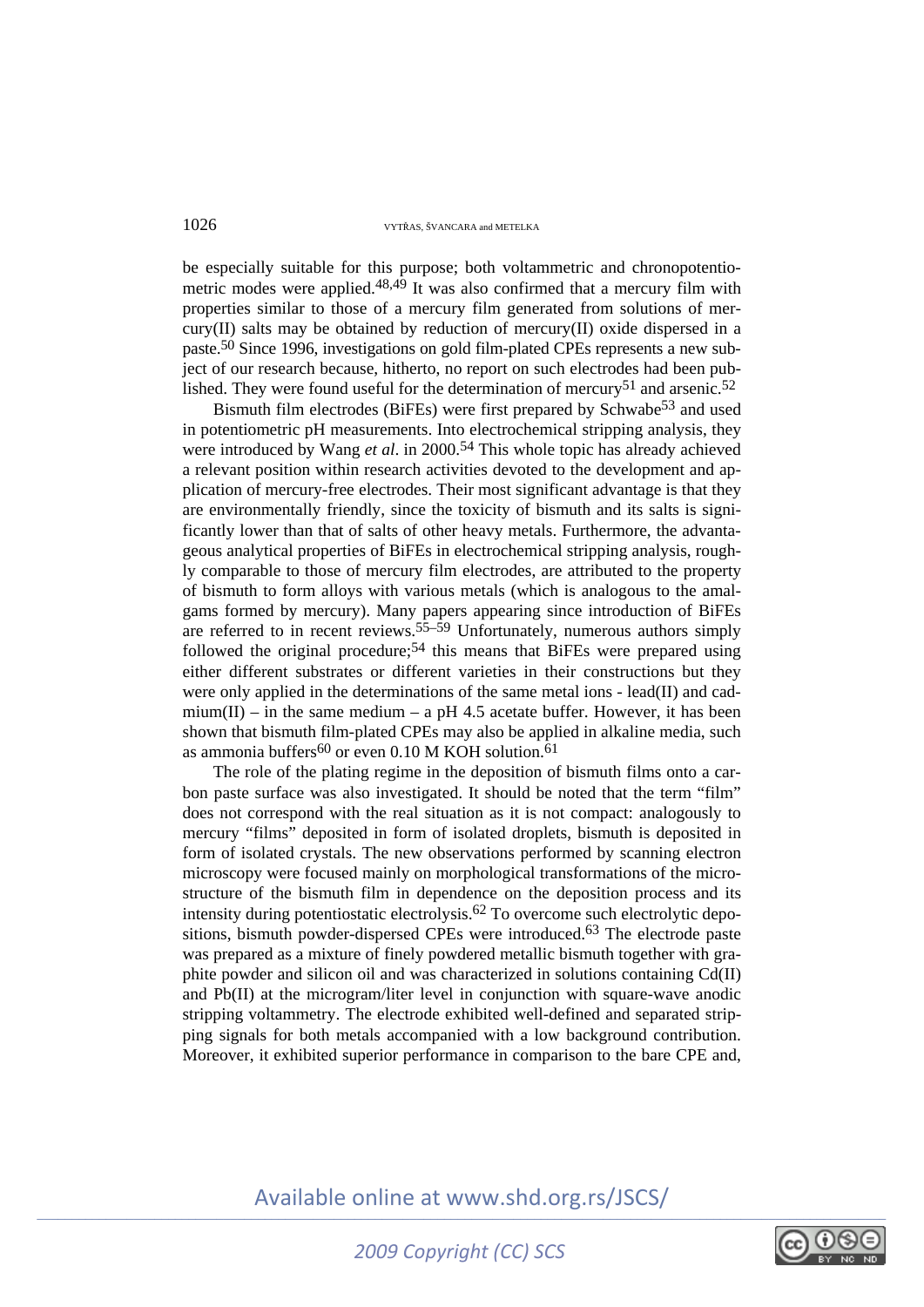surprisingly, yielded a response higher than that of an *in situ* prepared bismuth film CPE.

The introduction of bismuth(III) salts and bismuth films into electroanalysis also instigated the novel approach of potentiometric stripping analysis based on total substitution of mercury by bismuth. First, Bi(III) salts could be applied to form bismuth films. Secondly, bismuth(III) salts could substitute mercury(II) in its role as an oxidant. These facts offer quite new possibilities of an attractive use of "mercury-free", environmentally friendly PSA procedures for the determinations of some heavy metals. The highest signals were observed when working in solutions containing anions forming complexes with bismuth(III), such as chlorides or bromides.64

Similarly to bismuth, antimony bulk electrodes are also well known from equilibrium potentiometry. Concerning voltammetry, attempts with modifications of screen-printed carbon electrodes using either  $Bi<sub>2</sub>O<sub>3</sub>$  or  $Sb<sub>2</sub>O<sub>3</sub>$  were also realized,65 but the first antimony film electrode prepared *in situ* on a glassy carbon electrode substrate and employed in combination with either stripping voltammetry or stripping potentiometry was reported very recently.66 Simultaneously, initial studies with antimony-modified CPEs, focusing on their performance in anodic stripping voltammetry, were performed; the investigations comprised the first experiments with Sb film-plated and Sb powder-dispersed CPEs.<sup>67,68</sup> Again, antimony films generated *in situ* on CPEs with excess antimony(III) salts as chemical oxidants were introduced as new procedures for potentiometric stripping analysis following previous electrolytic preconcentration of the to be determined metals.69 Moreover in acidic solutions containing halide ions, the oxidation ability of Sb(III) is adequately limited because of the formation of its corresponding halide complexes. Compared with similar total substitution of traditionally used mercury(II) by bismuth(III), the use of antimony(III) offers a higher sensitivity in the detection of heavy metals.

Typical stripping voltammetric responses of metallic film, metal powder, and metal oxide-modified CPEs obtained by analyzing an equimolar mixture of Cd(II) and Pb(II) ions in model water samples are depicted in Fig. 3. The figure shows a comparison of the individual electrode configurations in two sets of voltammograms (A and B), taken from previous studies,  $59,67,70$  in which the respective experimental conditions and, especially, the supporting electrolyte were optimized for the antimony-modified variants.

### 5. AMPEROMETRIC (BIO)SENSORS

In collaboration with Austrian colleagues, the first modifications of carbon pastes with manganese dioxide films in order to obtain sensors for the determination of hydrogen peroxide commenced at the end of the nineties.<sup>71–73</sup> However, for application in procedures utilizing flow injection analysis, it seemed

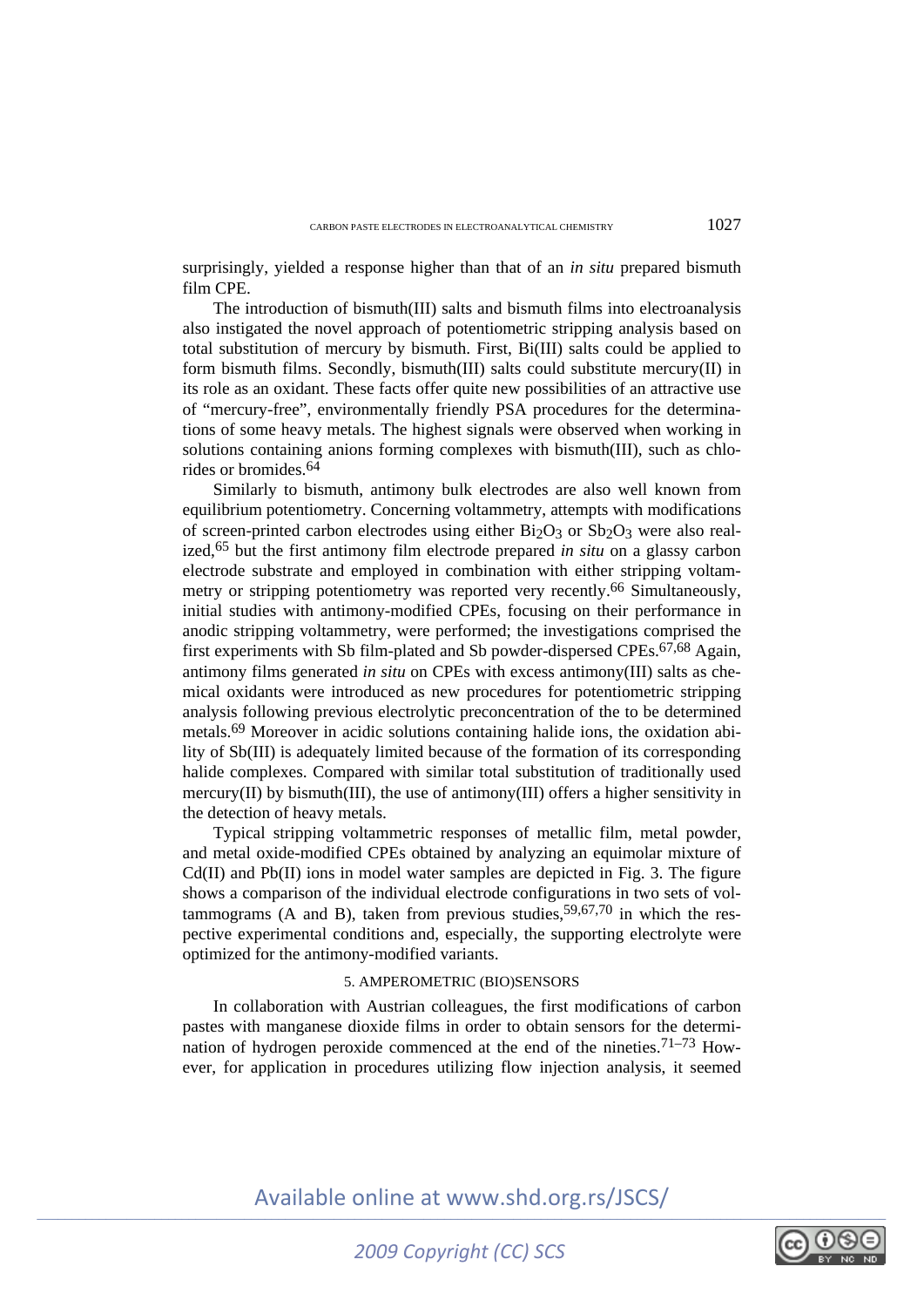more effective to transfer all experience obtained with such CPE-based sensors to their analogous screen-printed configurations.<sup>74</sup> Such sensors enabled the detection of hydrogen peroxide by either mediated oxidation or mediated reduction (Fig. 4).



Fig. 3. Anodic stripping voltammograms of  $Cd(II) + Pb(II)$  at different types of metal film-plated and metal or metal oxide powder-dispersed carbon paste electrodes. Mercury, bismuth or antimony film-plated carbon paste electrode (MF-CPE, BiF-CPE, or SbF-CPE) (A); HgO (5 %), Bi (20 %) or Sb (20 % w/w) powder-dispersed CPE (B); supporting electrolyte, 0.01 M HCl;  $c$ (Cd,Pb) = 50 ppb;  $c$ (Hg,Bi,Sb) =  $= 1 \times 10^{-5}$  mol L<sup>-1</sup> (for A); accumulation potential,  $-1.2$  V *vs*. Ag/AgCl/3M KCl; accumulation time,  $120 \text{ s}$ ; equilibrium time,  $15 \text{ s}$ ; potential range from −1.1 to −0.30 V.

Furthermore, in combination with a proper biocatalyst (glucose oxidase was used in the initial experiments), they served as basic units in the construction of the corresponding biosensors;<sup>75,76</sup> a similar biosensor based on sarcosine oxidase was also reported.<sup>77</sup> Modification with other metal oxides were also studied.<sup>78–80</sup> Recently, biosensors possessing very good properties were obtained when electrocatalysts based on the oxides of platinum group metals were used as modifiers/mediators.81–85 Biosensors based on dehydrogenases were also studied.86

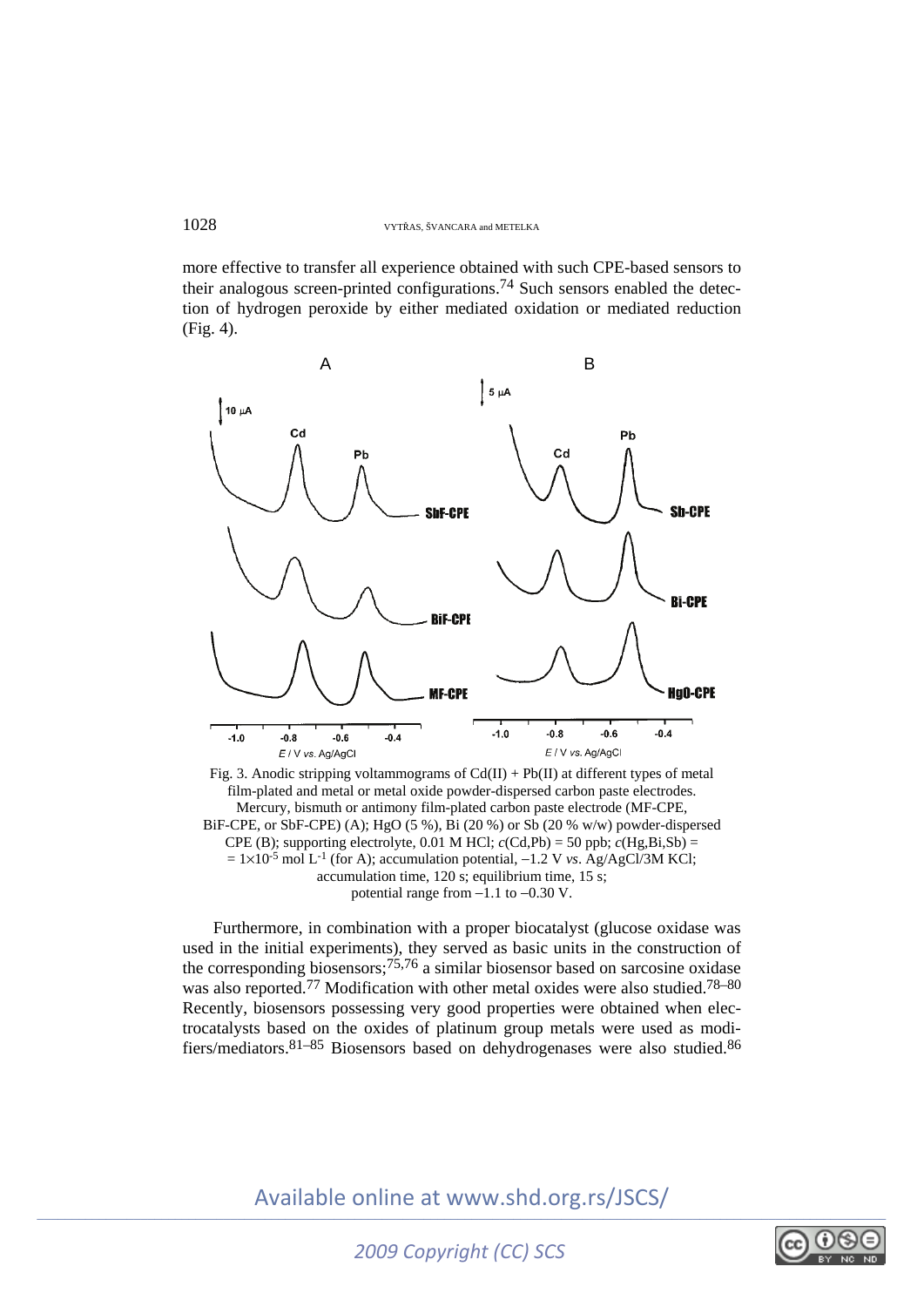Finally, CPEs were applied in studies involving DNA sensing,87–89 as well as for the electrochemical detection of bacterial cells.<sup>90,91</sup>



Fig. 4. Flow injection analysis of hydrogen peroxide with amperometric detection. Sensing element, CPGrE with dispersed RuO<sub>2</sub> powder (5 % w/w);  $c(H_2O_2)$ : 0.5–1000 mg L<sup>-1</sup>; measured in a stream of 0.10 M phosphate buffer (pH 7.0); flow rate, 0.50 mL min-1; detection potential, 0.5 V *vs*. Ag/AgCl/3M KCl.

In some case, however, carbon ink used for the fabrication of screen-printed layers, although similar to carbon pastes, can cause some different properties of sensors when compared with those based on original carbon pastes. To avoid this sometimes unexpected behavior, groove electrodes (GrEs) were recently introduced as a new alternative to using carbon pastes in electroanalysis (see above).<sup>31</sup> Compared to conventional CPEs, the construction specifics of GrEs offer simpler preparation and quicker exchange of the carbon paste mixture, whereas the small size and planar configuration compete with screen-printed electrodes. First experiments dealing with their application in flow injection analysis were recently presented.23,24,31

### 6. CONCLUSION

Over the past decades, as indicated in a very recent review,<sup>16</sup> carbon paste has become one of the most popular electrode materials used for the laboratory preparation of various electrodes, sensors, and detectors. Such a position is undoubtedly the result of the optimum constellation of physicochemical and electrochemical properties of this carbonaceous substrate. The authors also believe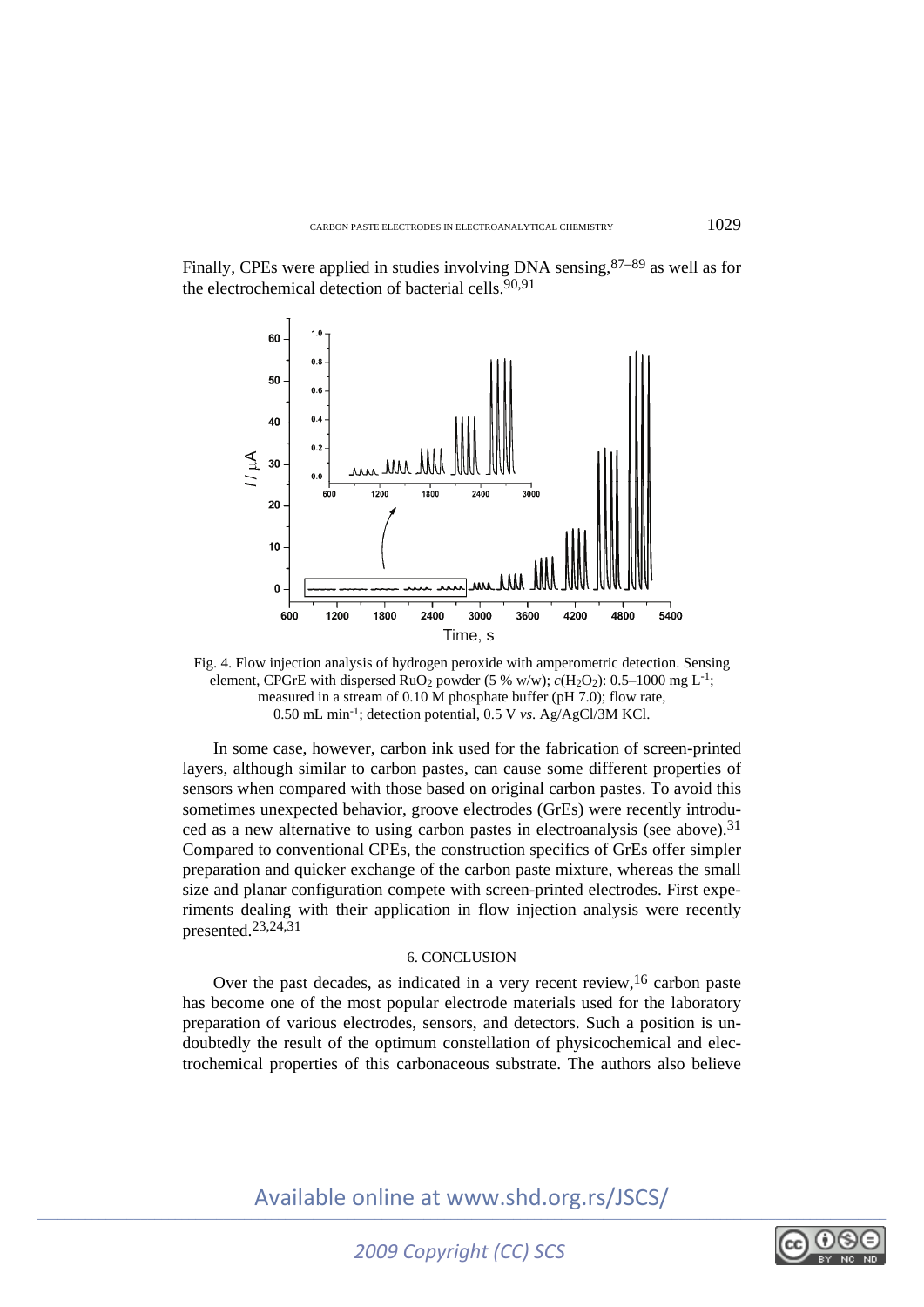that a contribution coming from our laboratories, outlined in this paper, may offer an interesting insight into the field.

*Acknowledgement*. Financial support of the Ministry of Education, Youth and Sports of the Czech Republic under project MSM0021627502 is gratefully acknowledged.

#### ИЗВОД

#### ЕЛЕКТРОДЕ ОД УГЉЕНИЧНЕ ПАСТЕ У ЕЛЕКТРОАНАЛИТИЧКОЈ ХЕМИЈИ

#### KAREL VYTŘAS, IVAN ŠVANCARA и RADOVAN METELKA

*Department of Analytical Chemistry, Faculty of Chemical Technology, University of Pardubice, CZ – 532 10 Pardubice, Czech Republic* 

Дат је преглед примена електрода од угљеничне пасте у равнотежној потенциометрији као и у електрохемијској линеарној промени потенцијала и волтаметрији. Поменуте су такође и различите модификације угљеничних паста и биосензора заснованих на угљеничним пастама. Основни циљ овог рада је да сумира новије резултате истраживачке групе аутора током неколико протеклих година.

(Примљено 17. априла 2009)

### **REFERENCES**

- 1. R. N. Adams, *Anal. Chem.* **30** (1958) 1576
- 2. T. Kuwana, W. G. French, *Anal. Chem.* **36** (1964) 241
- 3. F. A. Schultz, T. Kuwana, *J. Electroanal. Chem.* **10** (1965) 95
- 4. G. T. Cheek, R. F. Nelson, *Anal. Lett. A* **11** (1978) 393
- 5. T. Yao, S. Musha, *Anal. Chim. Acta* **110** (1979) 203
- 6. K. Ravichandran, R. P. Baldwin, *J. Electroanal. Chem.* **126** (1981) 293
- 7. K. Kalcher, *Electroanalysis* **2** (1990) 419
- 8. I. Švancara, K. Vytřas, F. Renger, M. R. Smyth, *Sb. Ved. Pr., Vys. Sk. Chem.-Technol., Pardubice* **56** (1992/93) 21
- 9. K. Kalcher, X. H. Cai, G. Koelbl, I. Švancara, K. Vytřas, *Sb. Ved. Pr., Vys. Sk. Chem.- Technol., Pardubice* **57** (1994) 5
- 10. I. Švancara, K. Vytřas, *Chem. Listy* **88** (1994) 138
- 11. K. Vytřas, I. Švancara, *Chem. Listy* **88** (1994) 412
- 12. K. Kalcher, J.-M. Kauffmann, J. Wang, I. Švancara, K. Vytřas, C. Neuhold, Z. P. Yang, *Electroanalysis* **7** (1995) 5
- 13. K. Kalcher, K. Schachl, I. Švancara, K. Vytřas, H. Alemu, *Sci. Pap. Univ. Pardubice, Ser. A* **3** (1997) 57
- 14. K. Vytřas, K. Kalcher, I. Švancara, K. Schachl, E. Khaled, J. Ježková, J. Konvalina, R. Metelka, *Electrochem. Soc. Proc.* **18** (2001) 277
- 15. K. Kalcher, I. Švancara, R. Metelka, K. Vytřas, A. Walcarius, *Heterogeneous Carbon Electrochemical Sensors,* in *Encyclopedia of Sensors,* C. A. Grimes, E. C. Dickey, M. V. Pishko, Eds., American Scientific Publishers, Stevenson Ranch, 2006, Vol. 4, p. 283
- 16. I. Švancara, K. Vytřas, K. Kalcher, A. Walcarius, J. Wang, *Electroanalysis* **21** (2009) 7
- 17. R. N. Adams, *Electrochemistry at Solid Electrodes*, Dekker, New York, 1969, p. 280
- 18. T. Z. Peng, H. P. Li, S. W. Wang, *Analyst* **118** (1993) 1321
- 19. J. H. Pei, Q. Jin, J. Y. Zhong, *Talanta* **38** (1991) 1185

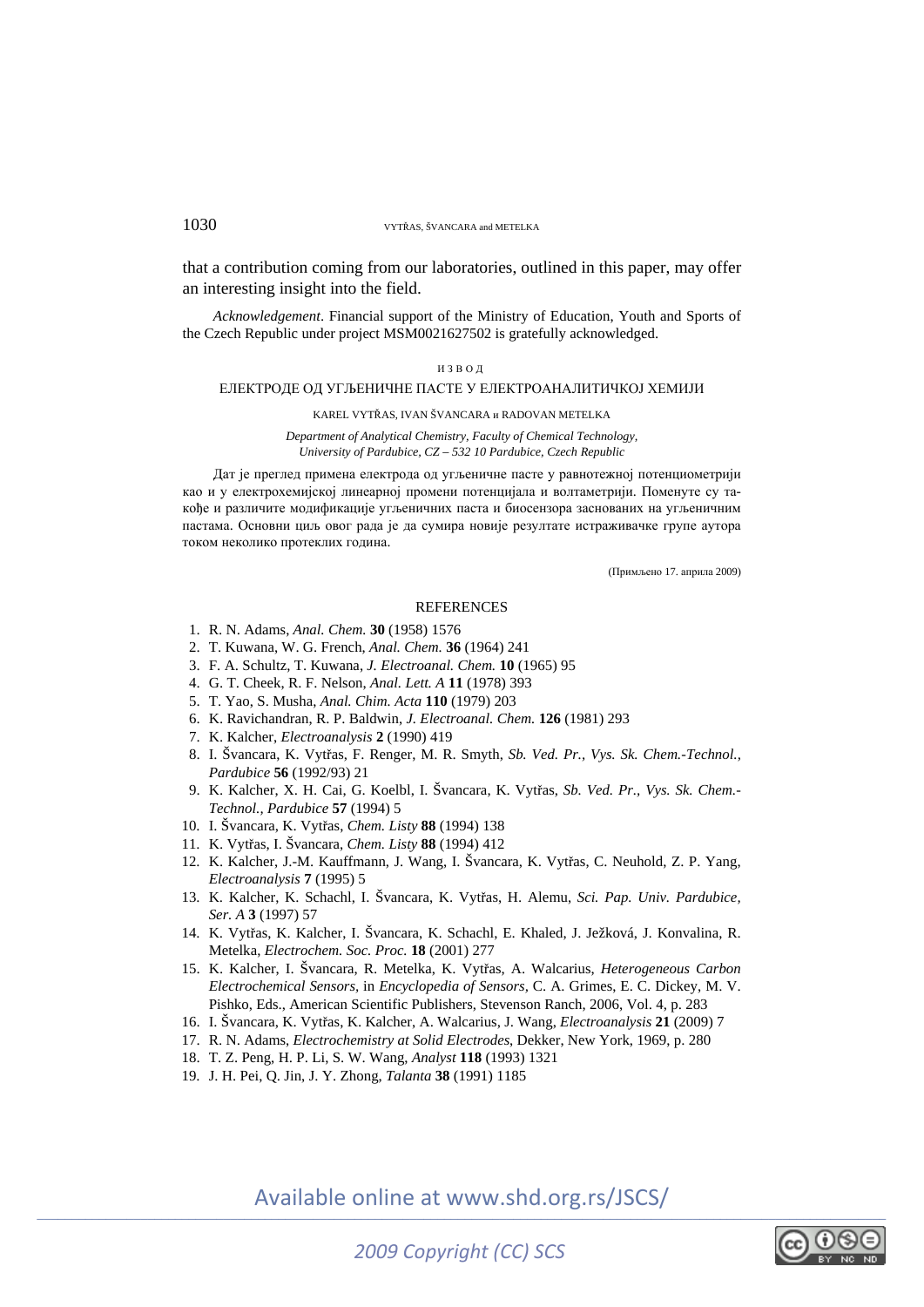- 20. H. Monien, H. Specker, K. Zinke, *Fresenius Z. Anal. Chem.* **225** (1967) 342
- 21. J. Lindquist, *J. Electroanal. Chem.* **18** (1968) 204
- 22. I. Švancara, R. Metelka and K. Vytřas, *Piston-Driven Carbon Paste Electrode Holders for Electrochemical Measurements*, in *Sensing in Electroanalysis,* K. Vytřas, K. Kalcher, Eds., University of Pardubice, Pardubice, 2005, p. 7
- 23. I. Švancara, P. Kotzian, M. Bartoš, K. Vytřas, *Electrochem. Commun.* **7** (2005) 657
- 24. R. Metelka, M. Žeravík, K. K. Vytřas, in *Monitorování cizorodých látek v životním prostředí - X*, J. Fischer, J. Kellner, K. Vytřas, Eds., University of Pardubice, Pardubice, 2008, p. 153 (in Czech)
- 25. L. Baldrianová, I. Švancara, S. Sotiropoulos, *Anal. Chim. Acta* **599** (2007) 249
- 26. K. Vytřas, I. Švancara, in *Sensing in Electroanalysis,* K. Vytřas, K. Kalcher, Eds., University of Pardubice, Pardubice, 2007, Vol. 2, p. 7
- 27. J. Ježková, J. Musilová, K. Vytřas, *Electroanalysis* **9** (1997) 1433
- 28. K. Vytřas, E. Khaled, J. Ježková, H. N. A. Hassan, B. N. Barsoum, *Fresenius J. Anal. Chem.* **367** (2000) 203
- 29. K. Vytřas, J. Ježková, J. Skořepa, *Talanta* **64** (1998) 1619
- 30. R. Metelka, S. Slavíková, K. Vytřas, *Talanta* **58** (2002) 147
- 31. R. Metelka, M. Žeravík, K. Vytřas, in *Programme and Abstract Book of the Zing Conference "Electrochemistry Exploring the Frontiers"*, (2009), Playa del Carmen, Mexico, 2009, p. 33
- 32. K. Vytřas, J. Ježková, V. Dlabka, J. Kalous, *Sci. Pap. Univ. Pardubice, Ser. A* **3** (1997) 307
- 33. K. Vytřas, Ion-Sel. Electrode Rev. **7** (1985) 77
- 34. K. Vytřas, J. Ježková, J. Kalous, *Egypt. J. Anal. Chem.* **6** (1997) 1433
- 35. A. Komersová, M. Bartoš, K. Kalcher, K. Vytřas, *J. Pharm. Biomed. Anal.* **16** (1998) 1373
- 36. I. Švancara, K. Vytřas, *Anal. Chim. Acta* **273** (1993) 195
- 37. K. Vytřas, I. Švancara, F. Renger, M. Srey, R. Vaňková, M. Hvízdalová, *Collect. Czech. Chem. Commun.* **58** (1993) 2039
- 38. I. Švancara, J. Konvalina, K. Schachl, K. Kalcher, K. Vytřas, *Electroanalysis* **10** (1998) 435
- 39. K. Vytřas, J. Konvalina, *Electroanalysis* **10** (1998) 787
- 40. J. Konvalina, E. Khaled, K. Vytřas, *Collect. Czech. Chem. Commun.* **65** (2000) 1047
- 41. I. Švancara, B. Ogorevc, S. B. Hočevar, K. Vytřas, *Anal. Sci.* **18** (2002) 301
- 42. I. Švancara, B. Ogorevc, M. Nović, K. Vytřas, *Anal. Bioanal. Chem.* **372** (2002) 795
- 43. M. Nováková, K. Kalcher, K. Schachl, A. Komersová, M. Bartoš, K. Vytřas, *Sci. Pap. Univ. Pardubice, Ser. A* **3** (1997) 41
- 44. I. Švancara, K. Kalcher, W. Diewald, K. Vytřas, *Electroanalysis* **8** (1996) 336
- 45. I. Švancara, P. Foret, K. Vytřas, *Talanta* **64** (2004) 844
- 46. M. Galík, M. Cholota, I. Švancara, A. Bobrowski, K. Vytřas, *Electroanalysis* **18** (2006) 2218
- 47. I. Švancara, M. Galík, K. Vytřas, *Talanta* **72** (2007) 512
- 48. I. Švancara, M. Pravda, M. Hvízdalová, K. Vytřas, K. Kalcher, *Electroanalysis* **6** (1994) 663
- 49. J. Konvalina, E. Khaled, K. Vytřas, *Collect. Czech. Chem. Commun.* **65** (2000) 1047
- 50. R. Metelka, K. Vytřas, A. Bobrowski, *J. Solid State Electrochem.* **4** (2000) 348

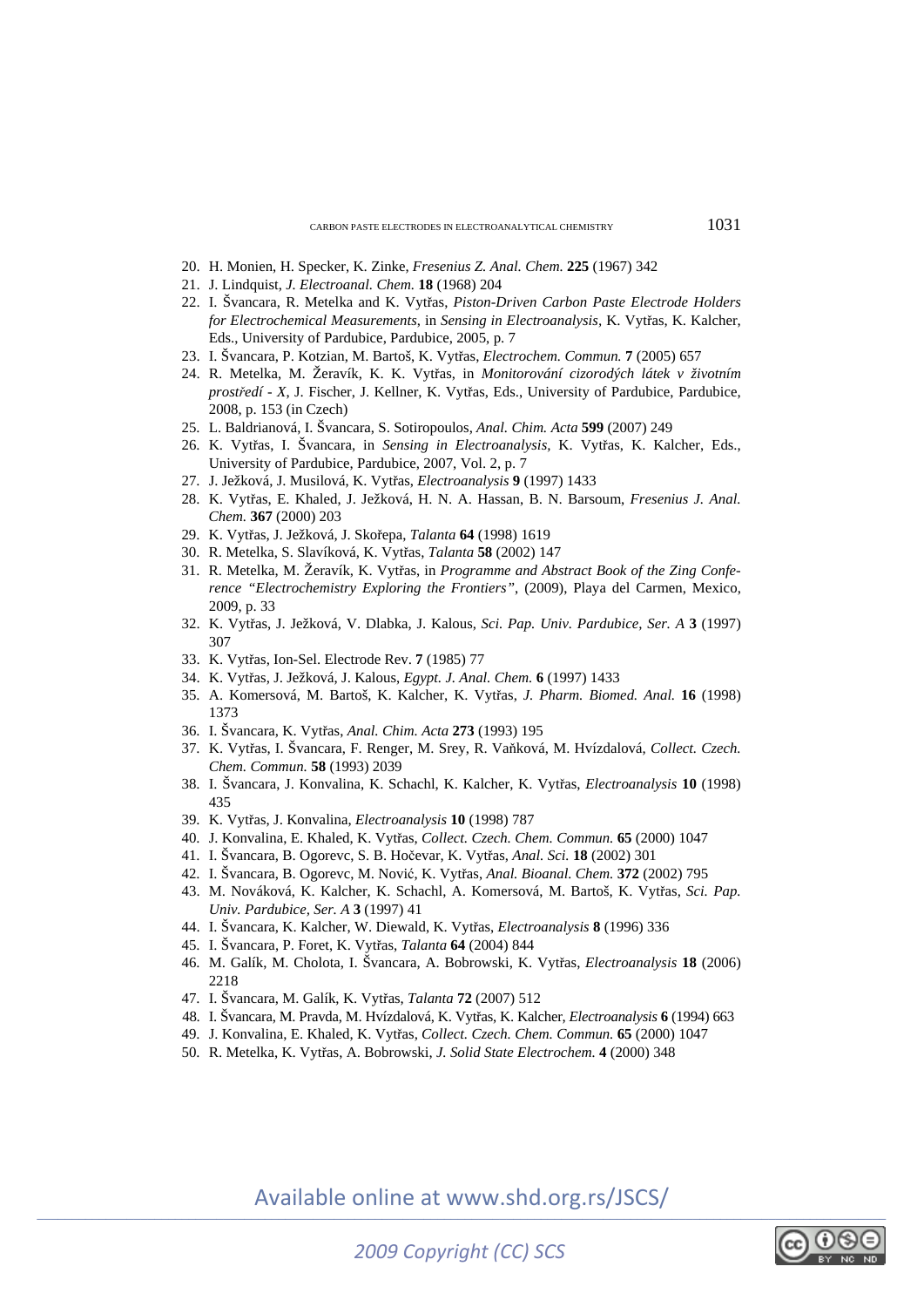- 51. I. Švancara, M. Matoušek, E. Sikora, K. Schachl, K. Kalcher, K. Vytřas, *Electroanalysis*  **9** (1997) 827
- 52. P. Chadim, I. Švancara, B. Pihlar, K. Vytřas, *Collect. Czech. Chem. Commun.* **65** (2000) 1035
- 53. a) K. Schwabe, *Pharmazie* **3** (1948) 449; b) K. Schwabe, *Z. Elektrochem.* **53** (1949) 125; c) K. Schwabe, *Z. Elektrochem.***55** (1951) 411
- 54. J. Wang, J. M. Lu, S. B. Hočevar, P. A. M. Farias, B. Ogorevc, *Anal. Chem.* **72** (2000) 3218
- 55. A. Economou, *Trends Anal. Chem.* **24** (2005) 334
- 56. J. Wang, *Electroanalysis* **17** (2005) 1341
- 57. I. Švancara, K. Vytřas, *Chem. Listy* **100** (2006) 90
- 58. K. Vytřas, I. Švancara, R. Metelka, L. Baldrianová, E. Tesařová, M. Stočes, in *International Conference on Electroanalytical Chemistry and Allied Topics*, S. K. Aggarwal, K. Chander, N. Gopinath, Eds., ISEAC, Mumbai, 2007, p. 230
- 59. I. Švancara, L. Baldrianová, E. Tesařová, S. B. Hočevar, S. A. A. Elsuccary, A. Economou, S. Sotiropoulos, B. Ogorevc, K. Vytřas, *Electroanalysis* **18** (2006) 177
- 60. I. Švancara, L. Baldrianová, E. Tesařová, T. Mikysek, K. Vytřas, *Sci. Pap. Univ. Pardubice, Ser A* **12** (2006) 5
- 61. S. A. A. Elsuccary, I. Švancara, R. Metelka, L. Baldrianová, M. E. M. Hassouna, K. Vytřas, *Sci. Pap. Univ. Pardubice, Ser A* **9** (2003) 5
- 62. I. Švancara, L. Baldrianová, M. Vlček, R. Metelka, K. Vytřas, *Electroanalysis* **17** (2005) 120
- 63. S. B. Hočevar, I. Švancara, K. Vytřas, B. Ogorevc, *Electrochim. Acta* **31** (2005) 706
- 64. K. Vytřas, I. Švancara, R. Metelka, *Electroanalysis* **14** (2002) 1359
- 65. R. Pauliukaite, R. Metelka, I. Švancara, A. Królicka, A. Bobrowski, E. Norkus, K. Kalcher, K. Vytřas, *Sci. Pap. Univ. Pardubice, Ser A* **10** (2004) 47
- 66. S. B. Hočevar, I. Švancara, B. Ogorevc, K. Vytřas, *Anal. Chem.* **79** (2007) 8639
- 67. I. Švancara, S. B. Hočevar, L. Baldrianová, E. Tesařová, B. Ogorevc, K. Vytřas, *Sci. Pap. Univ. Pardubice, Ser A* **13** (2007) 5
- 68. E. Tesařová, L. Baldrianová, S. B. Hočevar, I. Švancara, K. Vytřas, B. Ogorevc, *Electrochim. Acta* **54** (2009) 1506
- 69. E. Tesařová, K. Vytřas, *Electroanalysis* **21** (2009), in press (DOI: 10.1002/elan.200804518)
- 70. I. Švancara, R. Metelka, M. Stibůrková, J. Seidlová, G. Jansová, K. Vytřas, B. Pihlar, *Sci. Pap. Univ. Pardubice, Ser. A* **8** (2002) 19
- 71. K. Schachl, H. Alemu, K. Kalcher, J. Ježková, I. Švancara, K. Vytřas, *Analyst* **122** (1997) 985
- 72. K. Schachl, H. Alemu, K. Kalcher, J. Ježková, I. Švancara, K. Vytřas, *Anal. Lett.* **30**  (1997) 2655
- 73. K. Schachl, H. Alemu, K. Kalcher, J. Ježková, I. Švancara, K. Vytřas, *Sci. Pap. Univ. Pardubice, Ser. A* **3** (1997) 41
- 74. K. Schachl, H. Alemu, K. Kalcher, H. Moderegger, I. Švancara, K. Vytřas, *Fresenius J. Anal. Chem.* **362** (1998) 194
- 75. E. Turkušić, K. Kalcher, K. Schachl, A. Komersová, M. Bartoš, H. Moderegger, I. Švancara, K. Vytřas, *Anal. Lett.* **34** (2001) 2633
- 76. N. W. Beyene, P. Kotzian, K. Schachl, H. Alemu, E. Turkušić, A. Čopra, H. Moderegger, I. Švancara, K. Vytřas, K. Kalcher, *Talanta* **64** (2004) 1151